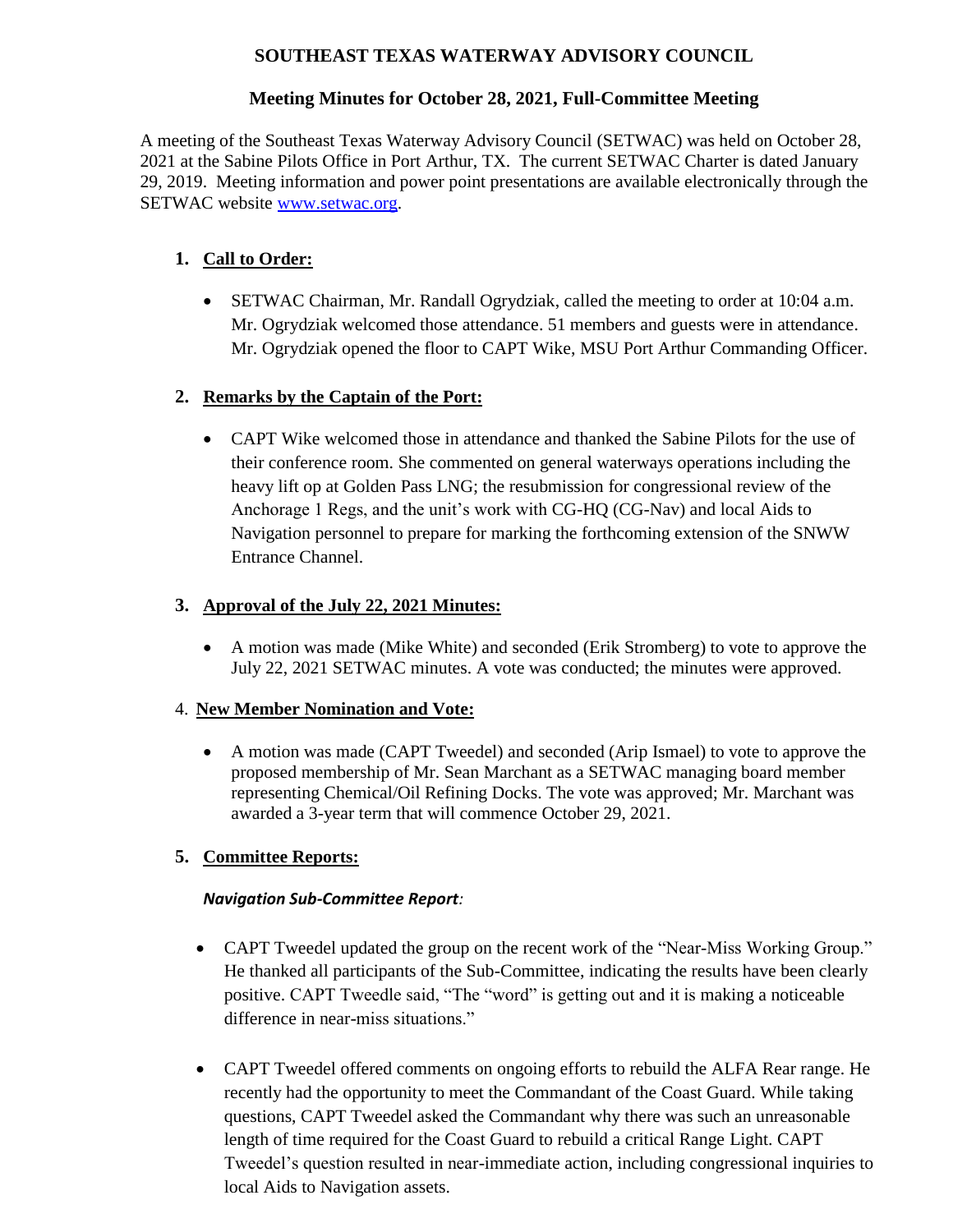### *Education, Research & Workforce Development Sub-committee Report:*

 Mr. Erik Stromberg, Lamar University, presented the *"Port and Supply Chain Management"* General Studies Degree Program; Continuing Education Webinars (2021/2022); the Pathway Program (K-12), and CAPM-sponsored research programs at Lamar (slides on SETWAC website).

### *Port Welfare Public Ad-Hoc:*

- Fr. Sinclair Oubre, addressed mariner access (and delays) to facilities indicating some facilities are still not on the "correct page" with access requirements. He discussed President Biden's *"Proclamation on Advancing the Safe Resumption of Global Travel During the COVID-19 Pandemic."* Fr. Oubre announced his return to the National Merchant Marine Personnel Advisory Committee. Finally, he discussed the departure of CAPT Chris Horner from the Maritime Program at Lamar State College, Orange (slides on SETWAC website).
- Mr. Doreen Badeaux spoke to continuing progress with mariner vaccinations during the COVID-19 pandemic.

# *Commercial Fisheries Report:*

 Ms. Nikki Fitzgerald, Texas A&M AgriLife, reported on the Port Arthur Shrimper's Association meeting; recent efforts toward hurricane safety for the fishing fleet; and continuing efforts towards derelict fishing vessels. She is planning a January 2022 meeting; an update to the Hurricane Contact List for post-storms concerns, and a December 7, 2021 meeting with Mike White and Scott Whalen to address post-storm actions in the SNWW.

### *Waterway Maintenance and Improvement Sub-committee:*

 Mr. Tim White (for Mr. Larry Fountain) gave a brief update on the SNWW Deeping Project, indicating there is to be a  $2<sup>nd</sup>$  quarter announcement of contract "2B" (\$10M), funded by SNND, to pick up where USACE stops dredging for contract "2A." Mr. White indicated Anchorage Basin 8 is 95% complete on design plan/specs.

### *Dredge Operations Report:*

- **•** Mr. Tim White (USACE) spoke to ongoing and future dredge projects including PA-8 and PA-11 improvements; Neches River improvements; SNWW Entrance Channel to Sabine Pass deepening; Sabine Outer Bar & Bank dredging; and the Orange County and Port Arthur & Vicinity Coastal Storm Risk Management Projects (slides on SETWAC website).
	- o CAPT Tweedel asked if there was a start date for offshore dredging. Mr. White responded there was not a specified start date at this time.